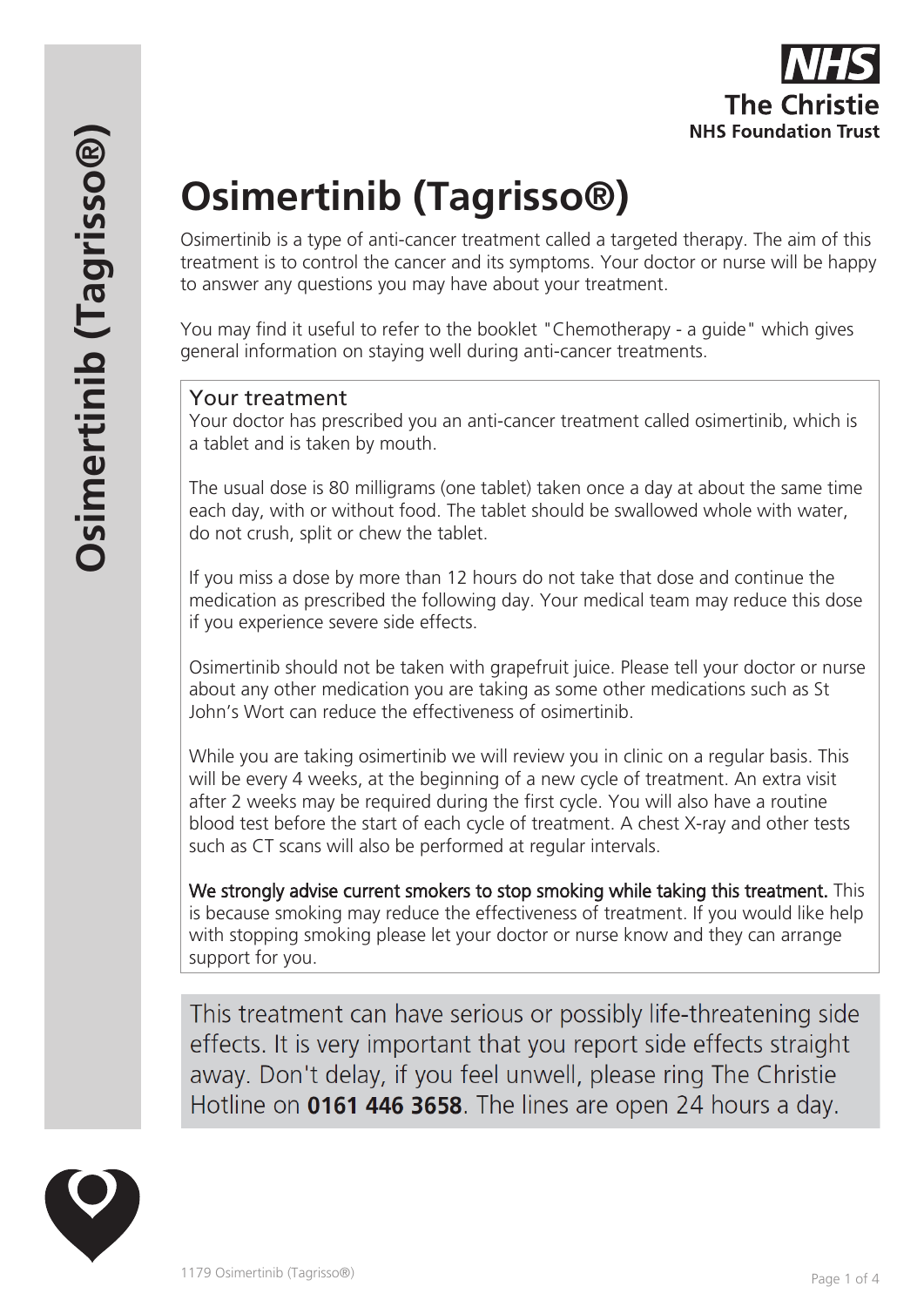# Flu vaccinations

#### Is it alright for me to have a flu jab during the time I'm having chemotherapy?

It's safe to have a flu jab, but depending on the sort of chemotherapy you have had, it may not give quite as much protection against infection as usual. Some patients may need two vaccinations. However, if you're thinking of having any other vaccinations, do check with your Christie doctor first, because some vaccines should be avoided.

# Possible side effects

This treatment can cause many different side effects. Some are more likely to occur than others. Everyone is different and not everyone gets all the side effects. Most side effects are usually temporary, but in some rare cases they can be life-threatening. It is important to tell your hospital doctor or nurse about any side effects so they can be monitored and, where possible, treated.

# Common side effects (may affect more than 1 in 10)

#### • Lethargy

You may feel tired and lacking in energy. It can be frustrating when you feel unable to cope with routine tasks. If you do feel tired, take rest and get help with household chores. If necessary, take time off work. Gentle exercise such as a daily walk can be beneficial.

## • Decreased appetite

You may lose your appetite and find eating large meals more difficult. It is best to try to eat smaller portions but to carry on trying to eat something even if you do not feel very hungry. Ask your nurse or doctor for advice on what to eat if this is causing you problems or you have unexpected weight loss.

## • Stomatitis (sore mouth)

Your mouth and/or lips may become painful and more red than usual. It is usually mild and manageable by avoiding alcohol, hot and acidic beverages/food. If it becomes a problem you may use pain relief medication and contact your GP or this hospital.

#### • Diarrhoea

It is usually mild and if this becomes a problem while you are having treatment, anti-diarrhoea tablets can be bought from a pharmacy or prescribed by your GP for a temporary period until this is resolved.

#### If you develop severe diarrhoea it is important to contact this hospital straightaway, as this may also be a sign of a serious infection. Don't delay!

# • Constipation

This occasionally occurs in the long-term. Try to drink plenty of fluids and eat foods high in fibre. Tell your doctor who may prescribe a suitable laxative. Ask the staff for a copy of 'Eating - help yourself which has useful ideas about diet when you are having treatment.

# • Skin rash, dryness and itchiness

You may develop a skin rash or dry skin. It is most common on the face, neck, chest, and back. This is usually mild and easily treated but it may also become painful and itchy. If it becomes a problem please call this hospital. It is usually managed with creams. Sometimes the treatment dose may need to be reduced or delayed. If you develop any signs of infection then the medical team will start a course of antibiotics.

# • Nail defects (paronychia)

You may experience an infection of the skin around your fingernails and/or toenails. It usually evolves slowly but we may need to treat the infection to prevent changes in the nail shape, colour, texture or even nail loss.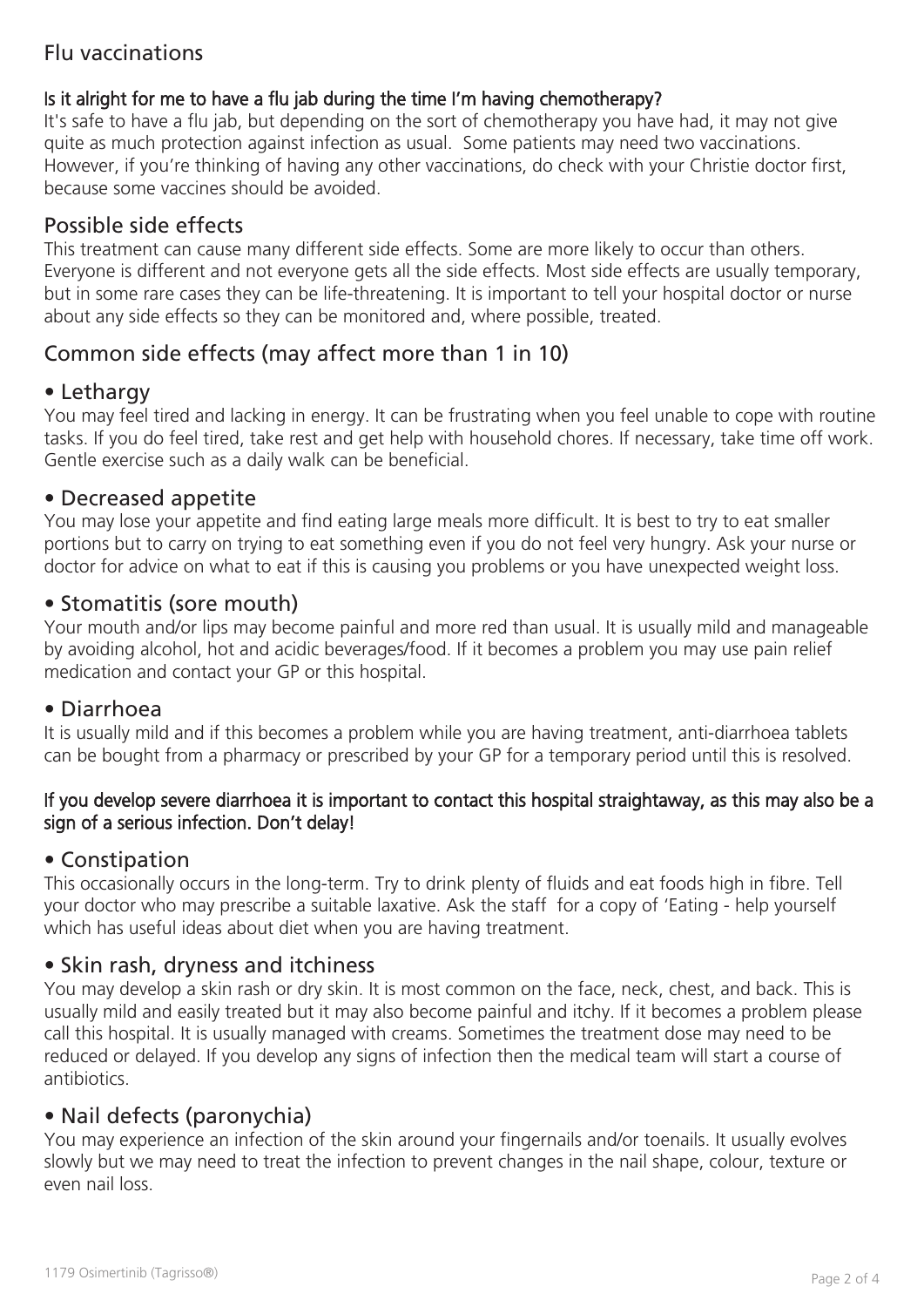# • Low blood counts

While having this treatment there may be a reduction of your blood cell counts. If your red cell count drops you may become anaemic and therefore feel tired. If your white cell count drops you have an increased risk of infections. If your platelet count drops you have an increased risk for bleeding and bruising. Your blood counts will be checked regularly and any abnormality should be detected before you develop any symptoms. Nonetheless you should let your doctor or nurse know if these symptoms occur.

# Uncommon side effects (less than 1 in 10)

# • Shortness of breath

This treatment can cause inflammation of the tissue in your lungs (interstitial pneumonitis). Symptoms of this include a cough that will not settle, fever or breathing difficulties. Another possible complication is a blood clot in your lungs (thromboembolism) which may cause sudden breathing difficulties. If you develop any severe shortness of breath it is important to contact this hospital straight away as this

# may be serious. Don't delay!

# • Cardiac abnormalities (Warning!)

Sometimes osimertinib can cause changes in the usual electrical activity of the heart as seen on an ECG (electrocardiogram). If you experience chest pain, dizziness, fainting, or any loss of consciousness you must inform your medical team or nurse. It is important not to drive or operate machinery if these symptoms occur. In an emergency you should go immediately to your nearest accident and emergency department.

# Rare side effects (less than 1 in 100)

# • Increased risk of infection

It is uncommon to develop en infection. Symptoms of infection include fever, shivering, sweats, sore throat, diarrhoea, discomfort when you pass urine, cough or breathlessness. We recommend that you use a digital thermometer so you can check your temperature. You can buy one from your local chemist.

#### If you feel unwell, you have symptoms of an infection or your temperature is 37.5°C or above, or below 36°C contact The Christie Hotline straight away.

#### • Electrolyte imbalance

We may also detect in your routine blood tests a decrease in your sodium or magnesium level. It is unlikely you'll experience any symptoms with a mild decrease. If needed, we may start you on replacement tablets for a period of time.

# Serious and potentially life threatening side effects

In a small proportion of patients this treatment can result in very severe side effects, which may cause life-threatening complications. The team caring for you will discuss the risk of these side effects with you.

# Sex, contraception and fertility

# Protecting your partner and contraception

We recommend that you or your partner use a condom during sexual intercourse, while you are on this treatment. Women should also effective contraception for two months after finishing treatment, and men for four months. This treatment is dangerous to unborn babies and this will also protect you and your partner from any drugs that may be present in semen and in the vagina. If you suspect that you may be pregnant please tell your doctor immediately.

Fertility: This treatment may affect your ability to have children. Your doctor or nurse should have discussed this with you. If not, please ask them before you start treatment.

# You should not take osimertinib if you are pregnant.